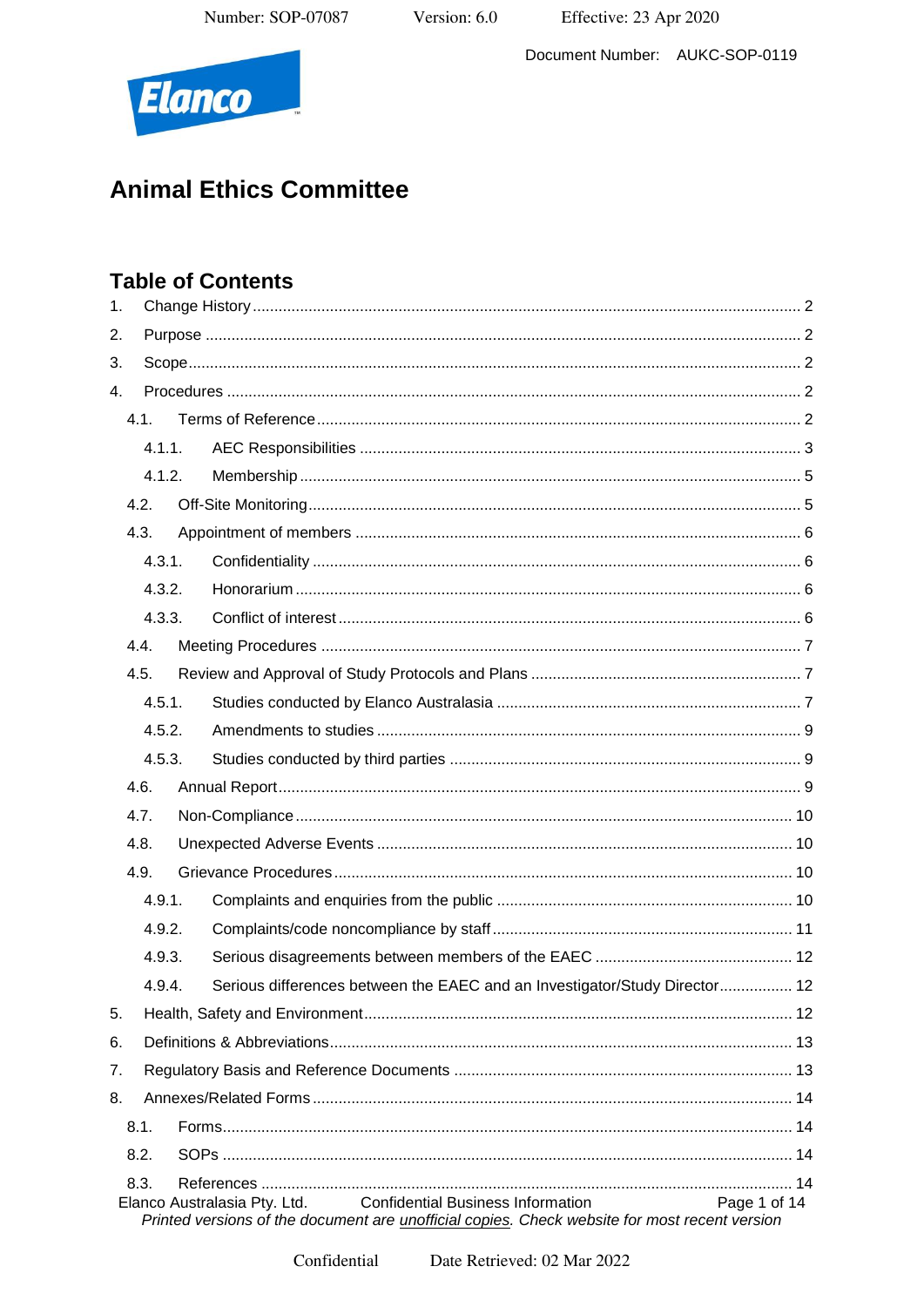



## **Animal Ethics Committee**

### **1. Change History**

| <b>Version</b> | <b>Author</b>         | <b>Description</b>                                                                                          |
|----------------|-----------------------|-------------------------------------------------------------------------------------------------------------|
| 6              | <b>Michael Miller</b> | • Various updates and clarifications throughout the text                                                    |
|                |                       | • Added definition and reporting timelines for<br>Unexpected adverse events regarding EAEC                  |
|                |                       | • Added information on multiple surgeries, humane<br>endpoints and studies involving fluid/food restriction |
|                |                       | • Clarified interval of Animal Research Authority (ARA)<br>issuing                                          |
|                |                       | • Updated conflict of interest section to require removal<br>of members prior to voting.                    |
|                |                       | • Replaced majority decision to consensus                                                                   |
|                |                       | • Updated unexpected adverse event reporting lines                                                          |
|                |                       | • Updated requesting an amendment to a study<br>process                                                     |

### **2. Purpose**

Animal Ethics Committees govern the use of animals in research, teaching and product testing.

The primary responsibility of the Elanco Animal Ethics Committee (EAEC) is to ensure that the care and use of animals by company personnel is in compliance with the *Australian code for the care and use of animals for scientific purposes* (the *Code*), the Animal Research Act 1985 and the Animal Research Regulation 2010.

The EAEC applies a set of principles, outlined in the *Code*, that govern the ethical conduct of people whose work involves the use of animals for scientific purposes. The role of the EAEC is to ensure that the use of animals is justified, provides for the welfare of those animals, and incorporates the principles of Replacement, Reduction and Refinement (the 3Rs).

## **3. Scope**

This Standard Operating Procedure (SOP) describes the operation of the EAEC. The EAEC is established under the Animal Research Act 1985.

## **4. Procedures**

### **4.1. Terms of Reference**

The Elanco Animal Health Animal Ethics Committee (EAEC) has been established to give effect to section 25A of the Animal Research Act 1985. The EAEC is responsible for consideration of applications for animal research authorities and for the supervision of animal supply for research by Elanco Animal Heath (EAH), operating at Yarrandoo.

Elanco Australasia Pty. Ltd. Confidential Business Information Page 2 of 14 *Printed versions of the document are unofficial copies. Check website for most recent version*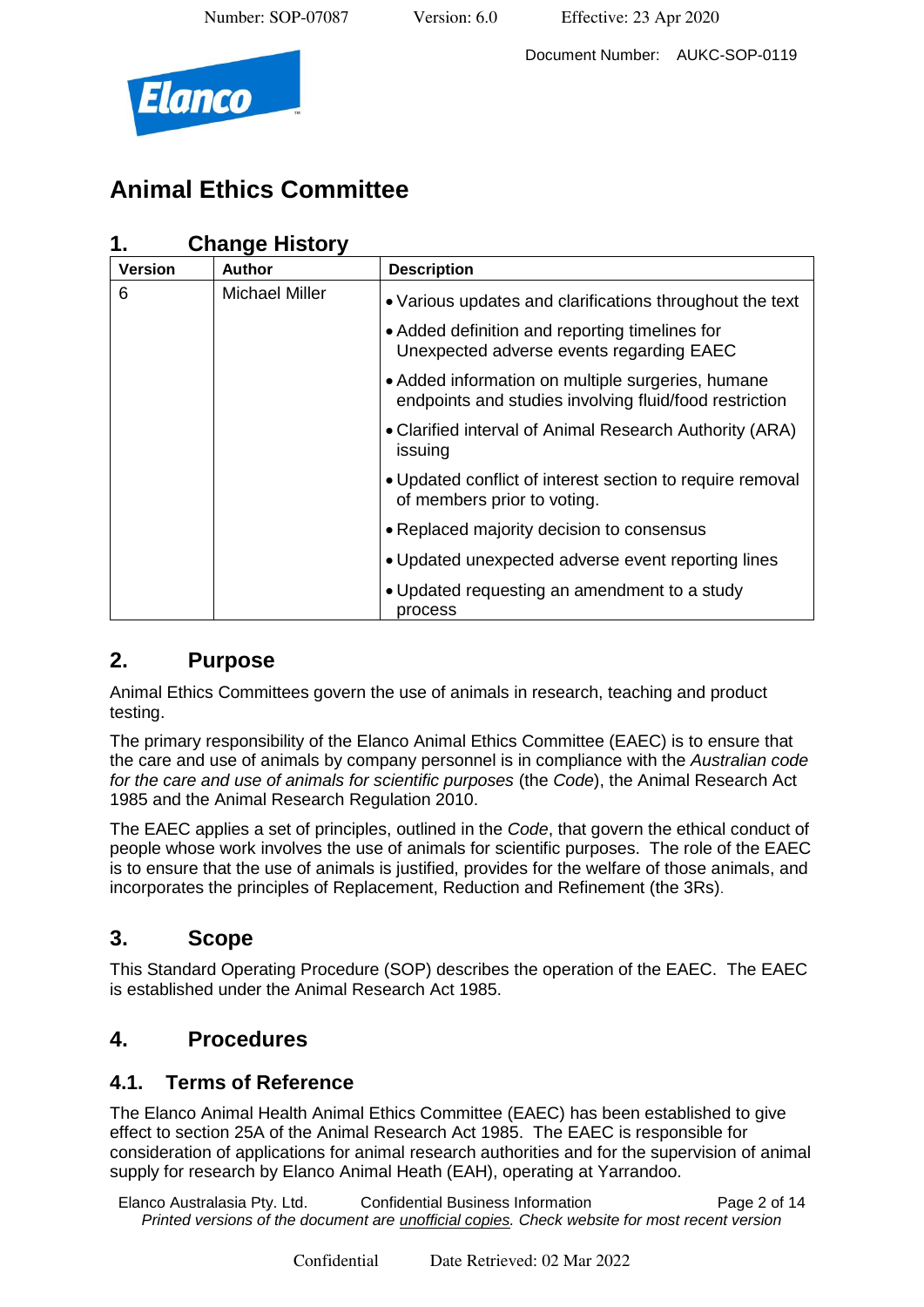Document Number: AUKC-SOP-0119



## **Animal Ethics Committee**

The EAEC is responsible to the Site Head of Yarrandoo. Communication with the Site Head may be made directly or *via* the Animal Welfare Officer.

The following sections outline in detail the Terms of Reference of the EAEC.

#### **4.1.1. AEC Responsibilities**

The primary responsibility of an AEC is to ensure, on behalf of the institution for which it acts, that all activities relating to the care and use of animals are conducted in compliance with the Legislation and the Australian Code for the Care and Use of Animals for Scientific Purposes (2013) ("The Code"); and that the use of animals in research is justified and incorporates the principles of Replacement, Refinement and Reduction, as set out in the Code.

The EAEC must;

- Review applications for projects and approve only those projects that are ethically acceptable (see 'The Code', clause 1.3) and conform to the requirements of the Code.
- Review applications for activities associated with the care and management of animals in facilities, including procedures applicable to breeding programs integral to the maintenance of an animal line, and approve only those activities that are ethically acceptable and conform to the requirements of the Code.
- Conduct follow-up review of approved projects and activities (see 'The Code', Clause 2.2.32 [ii]), and allow the continuation of approval for only those projects and activities that are ethically acceptable and conform to the requirements of the Code. This review can be conducted by the AWO or delegate and details relayed to the EAEC if concerns are raised. The final project report is part of this review process.
- Monitor the care and use of animals, including housing conditions, practices and procedures involved in the care of animals in facilities.
- Take appropriate actions regarding unexpected adverse events.
- Take appropriate actions regarding non-compliance.
- Approve guidelines for the care and use of animals on behalf of the institution.
- Encourage the reuse of animals but consider any cumulative effects of studies, allow suitable recovery between studies, whether an animal has fully recovered from a previous study and the total time over which an animal will be used.
- Provide advice and recommendations to the institution.
- Submit an annual written report on its operations to the Site Head Yarrandoo advising on;
	- ➢ Numbers and types of projects and activities assessed, approved or rejected
	- $\triangleright$  The physical facilities for the care and use of animals by the institution
	- $\triangleright$  Actions that have supported the educational and training needs of AEC members and people involved in the care and use of animals
	- ➢ Administrative or other difficulties experienced

Elanco Australasia Pty. Ltd. Confidential Business Information Page 3 of 14 *Printed versions of the document are unofficial copies. Check website for most recent version*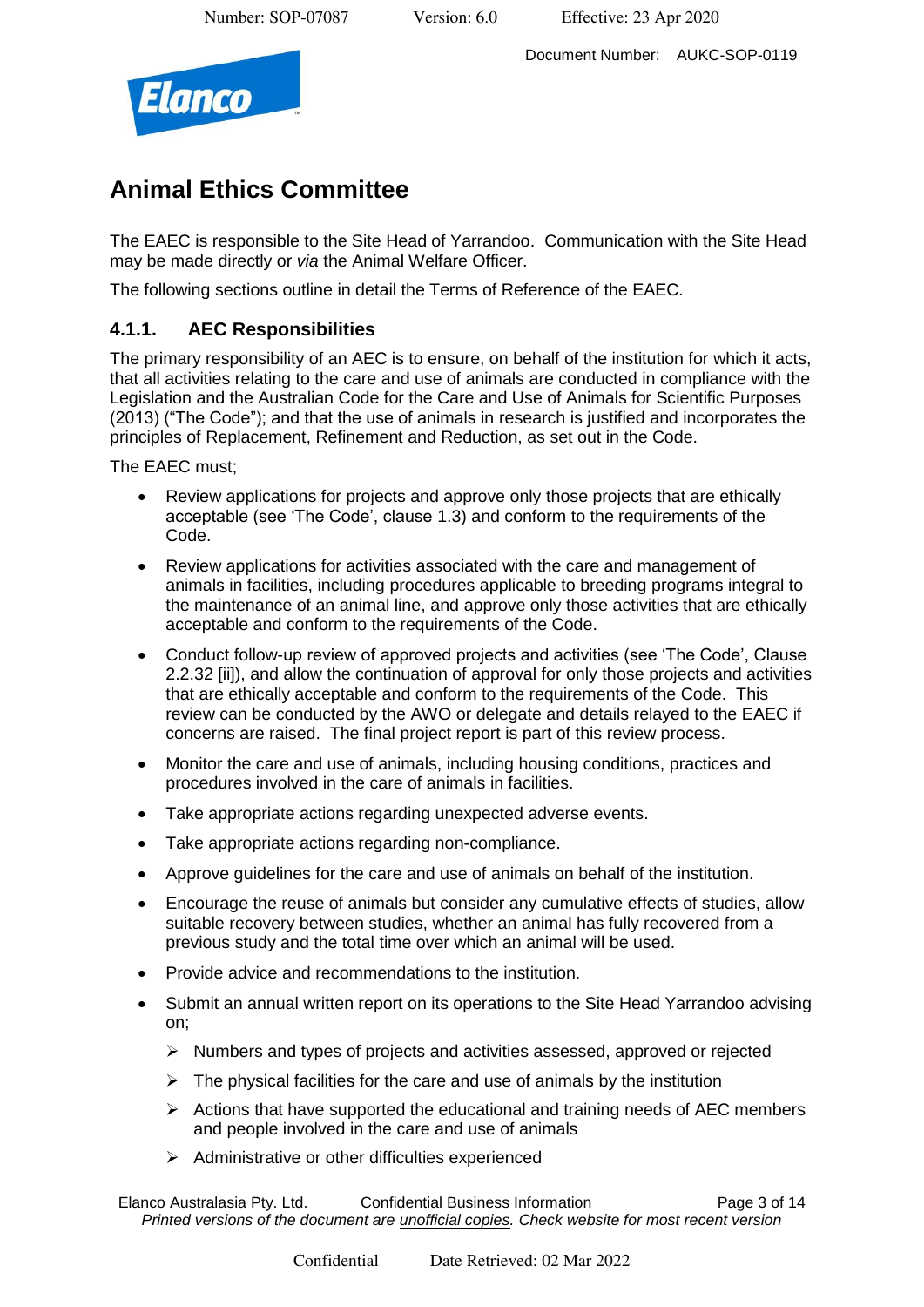Document Number: AUKC-SOP-0119



## **Animal Ethics Committee**

- $\triangleright$  Any matters that may affect the institution's ability to maintain compliance with the Code and, if appropriate, suitable recommendations.
- Conduct an independent external review, in conjunction with Elanco Australasia Yarrandoo, of its compliance with the Code, at least every 4 years, in accordance with section 6 of the INSTITUTIONAL ACCOUNTABILITY. This review is conducted by ARRP.

The institution must;

- Ensure appropriate animal ethics committee membership, as detailed in section 4.1.2, below (see 'The Code', Clause 2.2.4).
- Ensure that the AEC has Terms of Reference and that they are provided to members of the public, if requested.
- Provide the AEC with adequate resources to carry out its responsibilities and to maintain the AEC, and respond effectively to recommendations from the AEC regarding resources and workloads. Resources will include;
	- i. Staffing and administrative assistance
	- ii. Orientation and education of AEC members
	- iii. Where appropriate, reimbursement of out-of-pocket expenses.
- Establish procedures for the effective governance and operation of the AEC that enable the AEC to comply with the Code and relevant institutional policies, and promote competent and timely ethical review of animal care and use. These procedures will include declarations of interest and management of conflicts of interest, confidentiality, administrative procedures, meeting procedures, communication, complaints and non-compliance, records and documentation.
- Conduct an annual review of the operation of the AEC to ensure the institution's compliance with the Code and institutional policies. This includes an assessment of the AEC's annual report and a meeting with the AEC Chairperson if required.
- Conduct an independent external review, in conjunction with the AEC, of its compliance with the Code, at least every 4 years, in accordance with section 6 of the Code. This review is conducted by ARRP.

#### Additionally;

- Ensure, through the AEC, that all scientific activities involving the use of animals comply with relevant legislation and the Code.
- Ensure that investigators and staff are aware of their responsibilities under the Code, including by the provision of educational programs, continual training and workshops.
- Respond promptly and effectively to recommendations from the AEC to ensure compliance with the Code.
- Seek comment from the AEC on all matters that may affect the welfare of animals used by Elanco Australasia, including the provision of facilities.
- Ensure the AEC approves relevant SOPs and guidelines and that these are implemented.

Elanco Australasia Pty. Ltd. Confidential Business Information Page 4 of 14 *Printed versions of the document are unofficial copies. Check website for most recent version*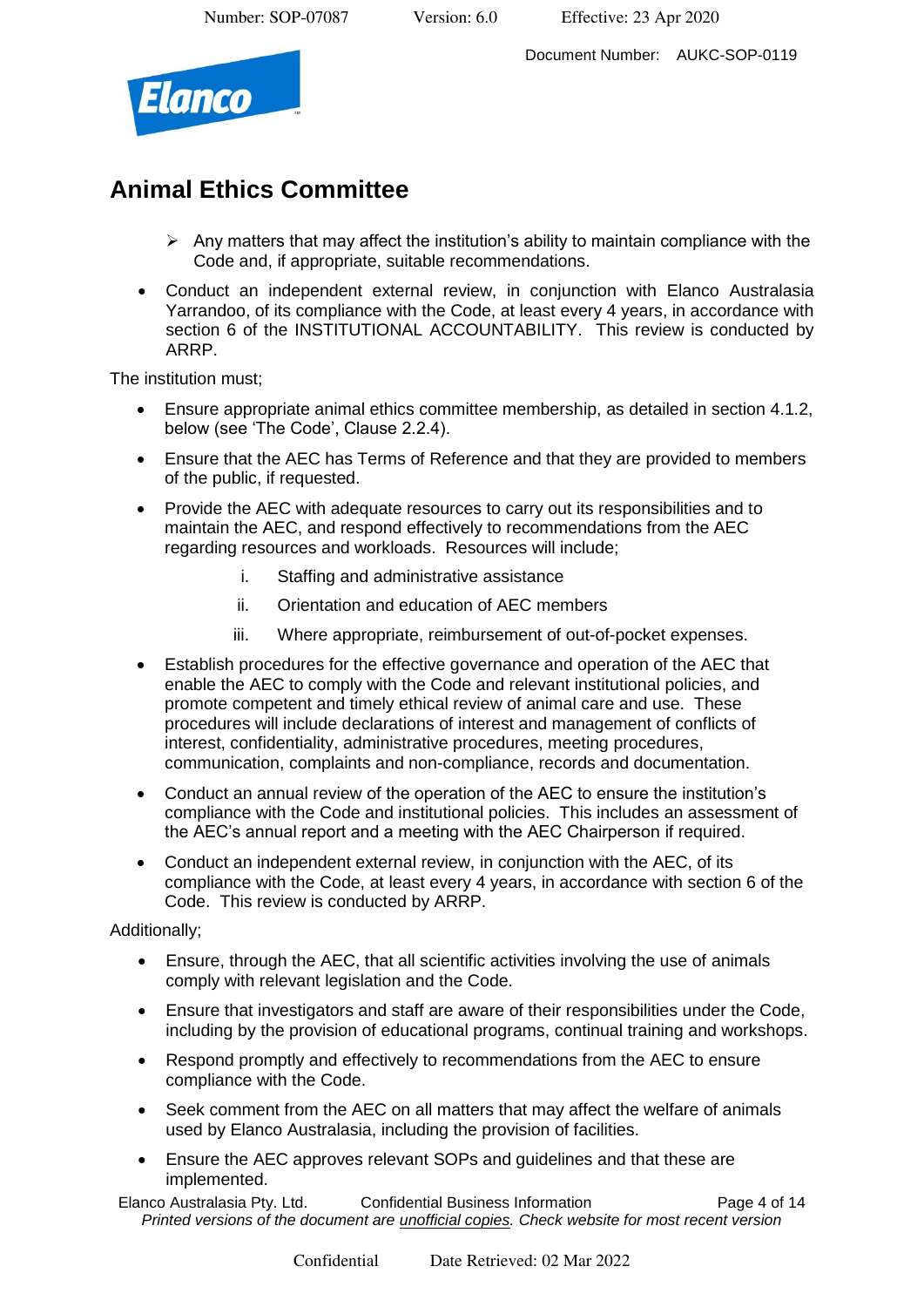Document Number: AUKC-SOP-0119



## **Animal Ethics Committee**

- Provide relevant personnel and AEC members with details on Elanco Australasia confidentiality policy and Freedom of Information legislation.
- Provide personnel and AEC members with information on potential disease hazards and other Work Health and Safety issues associated with the care and use of animals.
- Ensure that there are adequate numbers of appropriately trained and skilled staff to care for the animals including provision of appropriate veterinary services.

### **4.1.2. Membership**

The Site Head Yarrandoo will appoint at least four persons to the AEC, one in each of the following categories.

- Category A: A person with qualifications in veterinary science that are recognized for registration as a veterinary surgeon in Australia, and with experience relevant to the institution's activities or the ability to acquire relevant knowledge.
- Category B: A suitably qualified person with substantial and recent experience in the use of animals for scientific purposes relevant to the institution and the business of the AEC. This must include possession of a higher degree in research or equivalent experience.
- Category C: A person with a demonstrable commitment to, and established experience in, furthering the welfare of animals and who is not currently involved in the care and use of animals for scientific purposes. Veterinarians with specific animal welfare interest and experience may meet the requirements of this category. While not representing an animal welfare organisation, the person should, where possible, be selected on the basis of active membership of, and endorsement by, such an organisation.
- Category D: A person not employed by or otherwise associated with the institution and who has never been involved in the use of animals in scientific or teaching activities, either in their employment or beyond their undergraduate education. Category D members should be viewed by the wider community as bringing a completely independent view to the AEC, and must not fit the requirements of any other category.

Before the appointment, all members of the AEC should acknowledge in writing their acceptance of the terms of reference, operating procedures, grievance procedures, confidentiality agreement and the provisions for confidentiality outlined in section 56 of the Animal Research Act 1985.

See section 4.3 for Appointment of new members.

### **4.2. Off-Site Monitoring**

The monitoring of off-site studies initiated by Elanco Australasia and performed by a company or third-party contracted personnel is undertaken by the Elanco R & D AWO or a suitably qualified deputy.

Clinical field studies within NSW or interstate will be monitored by site inspections and the use of CRFs such as the Animal Welfare checklist, observation and communication forms,

Elanco Australasia Pty. Ltd. Confidential Business Information Page 5 of 14 *Printed versions of the document are unofficial copies. Check website for most recent version*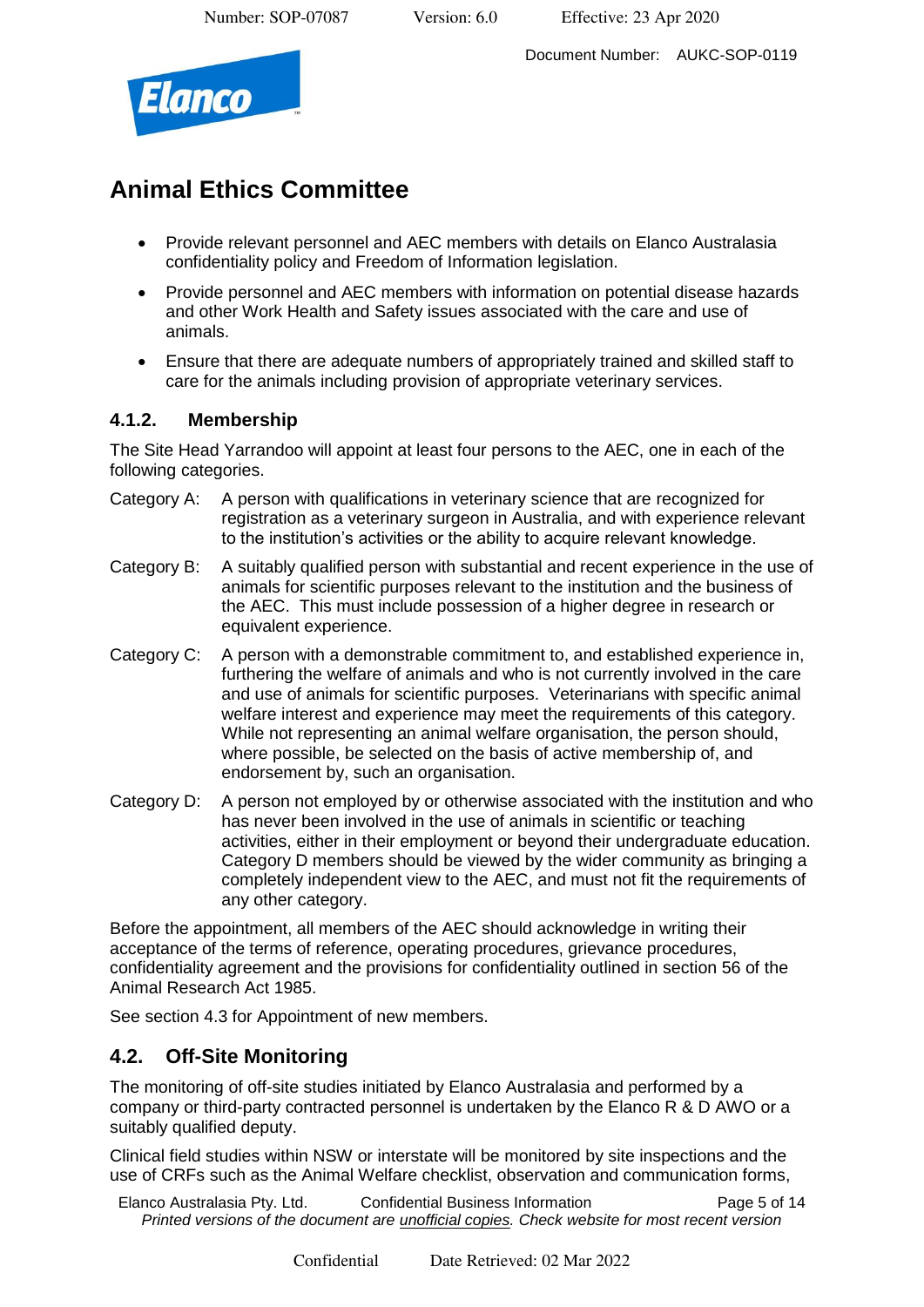Document Number: AUKC-SOP-0119



## **Animal Ethics Committee**

which are maintained in study-specific SMFs. These observations may be performed by farmers or other owners of animals used in off-site studies.

The Elanco R & D AWO or delegate must conduct an Animal Welfare audit prior to the use of a CRO and deem the site as conforming to Elanco Australasia and local standards before any studies can be performed. Monitoring of animal welfare is conducted throughout studies and is described in individual Study Plans/Protocols.

Animal Welfare Reports, that may also include study updates, are presented at EAEC meetings. An EAEC member can request to see any document related to a study being performed off-site at any time and request a site inspection.

### **4.3. Appointment of members**

The Site Head Yarrandoo appoints new members from time to time to enable the EAEC to fulfill its terms of reference. If a position becomes vacant, a replacement must be appointed to ensure at least one member from each category is represented on the EAEC. Details of the new member must be submitted to ARRP for approval prior to them becoming a voting member. New members cannot vote at a meeting until approval from ARRP has been granted. ARRP must be contacted to ensure that all corrected documentation is submitted.

A member of the EAEC is taken to have vacated his or her office if the member:

- Resigns in writing
- Dies, becomes mentally incapacitated or is convicted of an offence punishable by imprisonment
- Absents himself or herself from four consecutive meetings without the consent of the EAEC.

### **4.3.1. Confidentiality**

All Study Protocols/Plans and information coming from Elanco Australasia, and shared with or reviewed by the EAEC are confidential. External members of the EAEC are required to sign a Confidentiality Agreement, and to acknowledge in writing their acceptance of the terms of reference of the EAEC. This will be kept on file in the project office.

#### **4.3.2. Honorarium**

External members of the EAEC are paid an annual honorarium in recognition of their time and expenses associated with membership of the EAEC. This clause does not apply to employees of Elanco Australasia (*i.e.* Chair, Elanco Australasia R & D, AWO or associates acting in a Category A or B capacity).

### **4.3.3. Conflict of interest**

The EAEC members must declare any potential conflict of interest in writing prior to their appointment.

When a potential conflict of interest arises because an EAEC member has an interest that may be seen to influence the objectivity of a particular decision, that member must declare their interest as soon as practicable and abstain from voting on the decision and withdraw from the meeting.

Elanco Australasia Pty. Ltd. Confidential Business Information Page 6 of 14 *Printed versions of the document are unofficial copies. Check website for most recent version*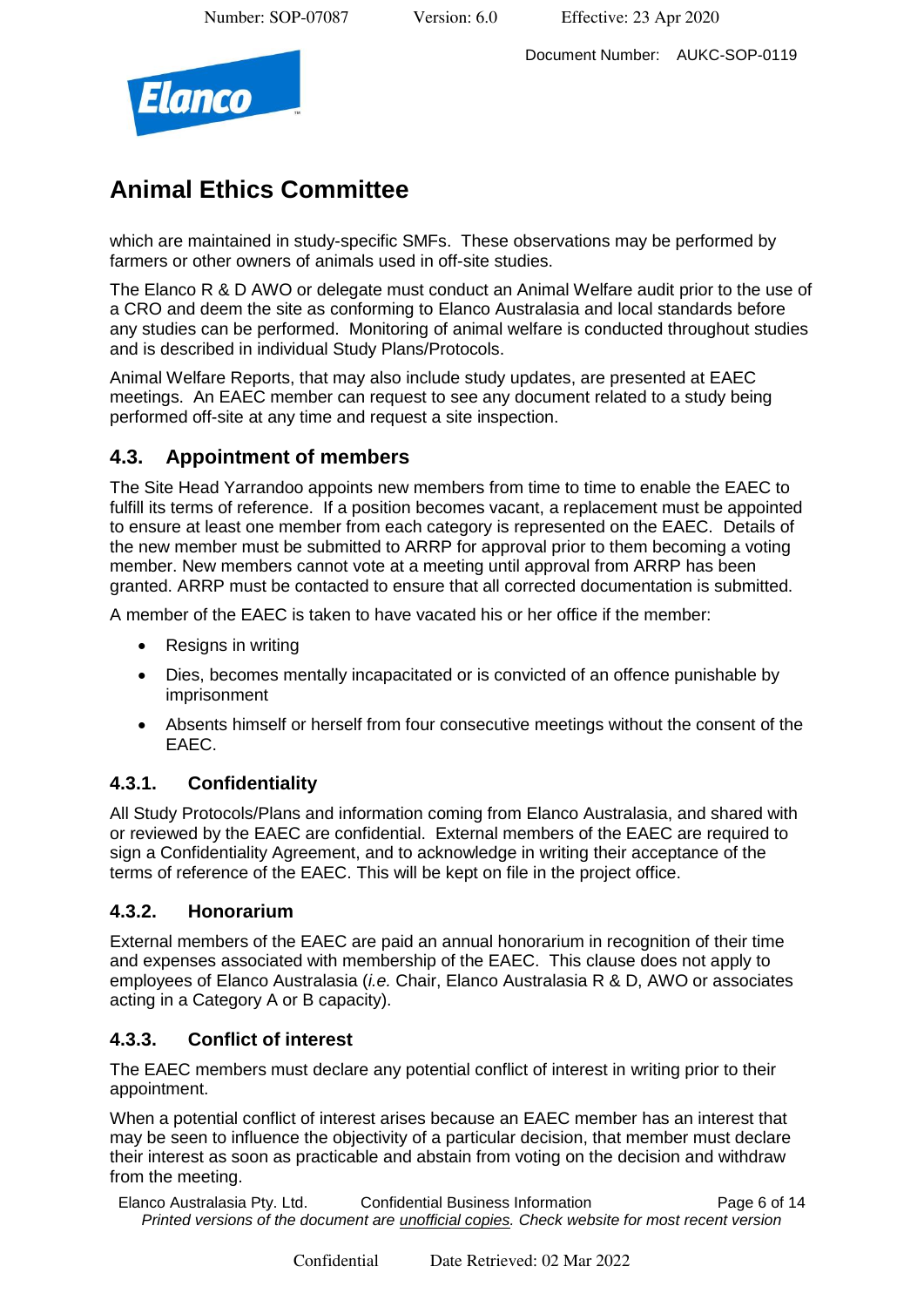Document Number: AUKC-SOP-0119



## **Animal Ethics Committee**

If experts are requested by the AEC to give advice they must remove themselves from the meeting prior to a decision being made on a study.

### **4.4. Meeting Procedures**

- Meetings are convened at least four times a year.
- A senior member of Yarrandoo staff or his/her deputy chairs the meetings. The chair must be approved by ARRP.
- A quorum consists of at least one member from each category. If more than four EAEC members are present, Categories C plus D must represent not less than one third of those members present.
- Members unable to participate in meetings can forward their comments to the Chair or any other committee member prior to the meeting.
- The Elanco R & D AWO or delegate attends meetings as a non-voting committee member, presents an Animal Welfare Report, maintains the EAEC Master Schedule and answers relevant questions from committee members.
- An Animal Research Application form (and any supporting documentation if required) and the documentation provided by the AWO (Master Schedule AEC Study Report and the Animal Welfare Offices Report ) is forwarded to each EAEC member approximately 1 week before the scheduled meeting. Proposals must provide the information required under Section 2.2.16 of the *Code*.
- The Investigator/Study Director or delegate presents the Study Protocol/Plan to the EAEC, answers questions and discusses any suggested amendments
- Each committee member will participate in at least three site inspections per year. Records of inspections should include the names of those who attended. Observations and any identified problems will be captured in the meeting minutes. Inspections of remote sites may be performed by the Elanco R & D Animal Welfare Officer or a delegate (refer to Section 4.2).
- The proceedings of each meeting of the EAEC, including decisions regarding research proposals and the reasons for these decisions, will be recorded in written minutes, which will be accepted by the EAEC at the next meeting subject to any required amendments. Minutes and other records must be retained for at least 7 years after the record is made.

### **4.5. Review and Approval of Study Protocols and Plans**

### **4.5.1. Studies conducted by Elanco Australasia**

The EAEC must review and approve studies/plans involving animals for studies to be conducted by company personnel prior to any experimental commencement.

Subject Matter Experts must be made available to the AEC if requested to clarify points of concern. The EAEC must consider the difference between experimental vs humane endpoints. If needed, intervention points should be included in the Study Plan/Protocol. This may need to be included as a condition on the Animal Research Authority.

Elanco Australasia Pty. Ltd. Confidential Business Information Page 7 of 14 *Printed versions of the document are unofficial copies. Check website for most recent version*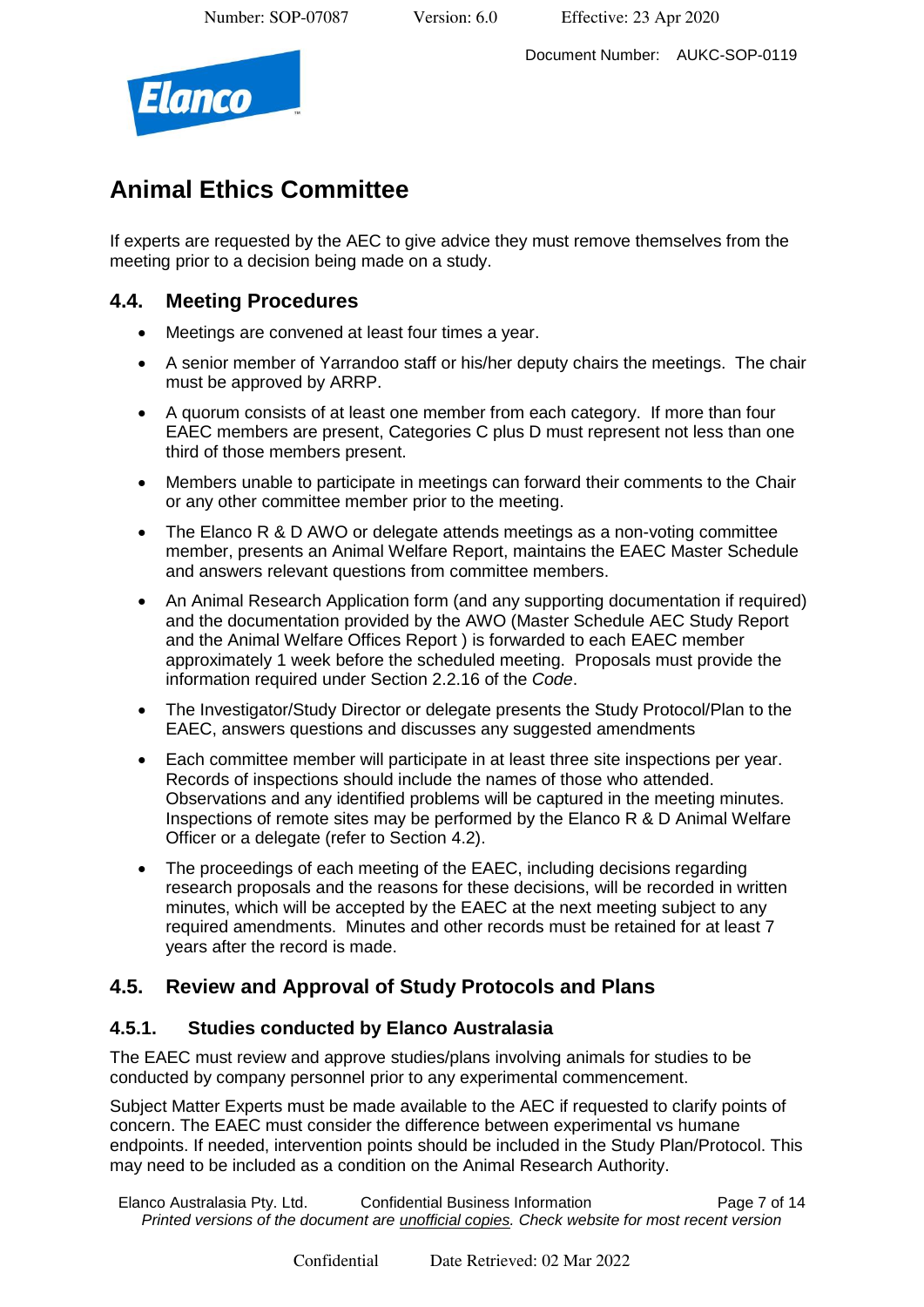Document Number: AUKC-SOP-0119



## **Animal Ethics Committee**

The EAEC must consider the justification, study outcomes and monitoring in studies where multiple surgeries are planned.

The EAEC must consider any studies that involve fluid or food restrictions (this does not include routine pre surgical nil by mouth). Animals under such restrictions must be closely monitored, food and water consumption recorded and age/breed/sex of the individuals must be considered.

The EAEC must approve any written information that is to be provided to the owners of privately owned animals (*e.g.* Consent and Animal Agreement Form). Changes to Informed Consent Forms affecting animal welfare must also be approved by the EAEC prior to implementation (*e.g*. they could be sent by mail or email to all EAEC members and then discussed and approved by teleconference or email).

Approval of a Study Plan/Protocol is by consensus decision. Where consensus cannot be reached after reasonable effort to resolve differences, the AEC should explore with the applicant(s) ways of modifying the project or activity that may lead to consensus. If consensus is still not achieved, the AEC should only proceed to a majority decision after members have been allowed a period of time to review their positions, followed by further discussion.

Study Plan/Protocol approval can only be granted at a convened meeting containing a quorum consisting of at least one member from each category and that categories C and D must together represent at least one third of the EAEC members present.

Once approval is granted, an Animal Research Authority (AUKC-FRM-0026) will be issued and signed by the Site Head Yarrandoo or a member of Yarrandoo Leadership Team. Approval is valid for a maximum of 12 months. If a study is likely to run for longer than 12 months, a new application must be submitted to the EAEC prior to the expiry date of the current approval. Any conditions of approval will be recorded on the Animal Research Authority and must be approved by the AWO prior to the corresponding animal procedures commencing.

A study must not commence until written approval has been received in the form of a signed Animal Research Authority or provisional approval is granted.

A final AEC Study Report (AUKC-FRM-0039) should be submitted to the AEC within 3 months of the completion of the study live phase.

Triennial Protocols are protocols that are run for routine procedures involving animals (*e.g.* blood collection, parasite maintenance, training procedures *etc*.) that may form part of a study. Triennial Protocols will be reviewed and approved by the EAEC once every 3 years however an Animal Research Authority must be issued annually for each triennial protocol. The ARA may be issued after review of the annual AEC Study report (see next line). A report using AEC Study Report (AUKC-FRM-0039) must be submitted to the EAEC annually outlining animal use, issues *etc.* that have occurred in the previous year. A final study report using AEC Study Report (AUKC-FRM-0039) must be produced presenting all the animals used during the previous 3 years. This is submitted prior to the protocol being reapproved. Amendments to a triennial protocol must be submitted for approval by the AEC using AUKC-FRM-0155-Request form.

In exceptional circumstances, a Study Plan/Protocol may be submitted for provisional approval before the next scheduled EAEC meeting. The EAEC Chair will determine whether

Elanco Australasia Pty. Ltd. Confidential Business Information Page 8 of 14 *Printed versions of the document are unofficial copies. Check website for most recent version*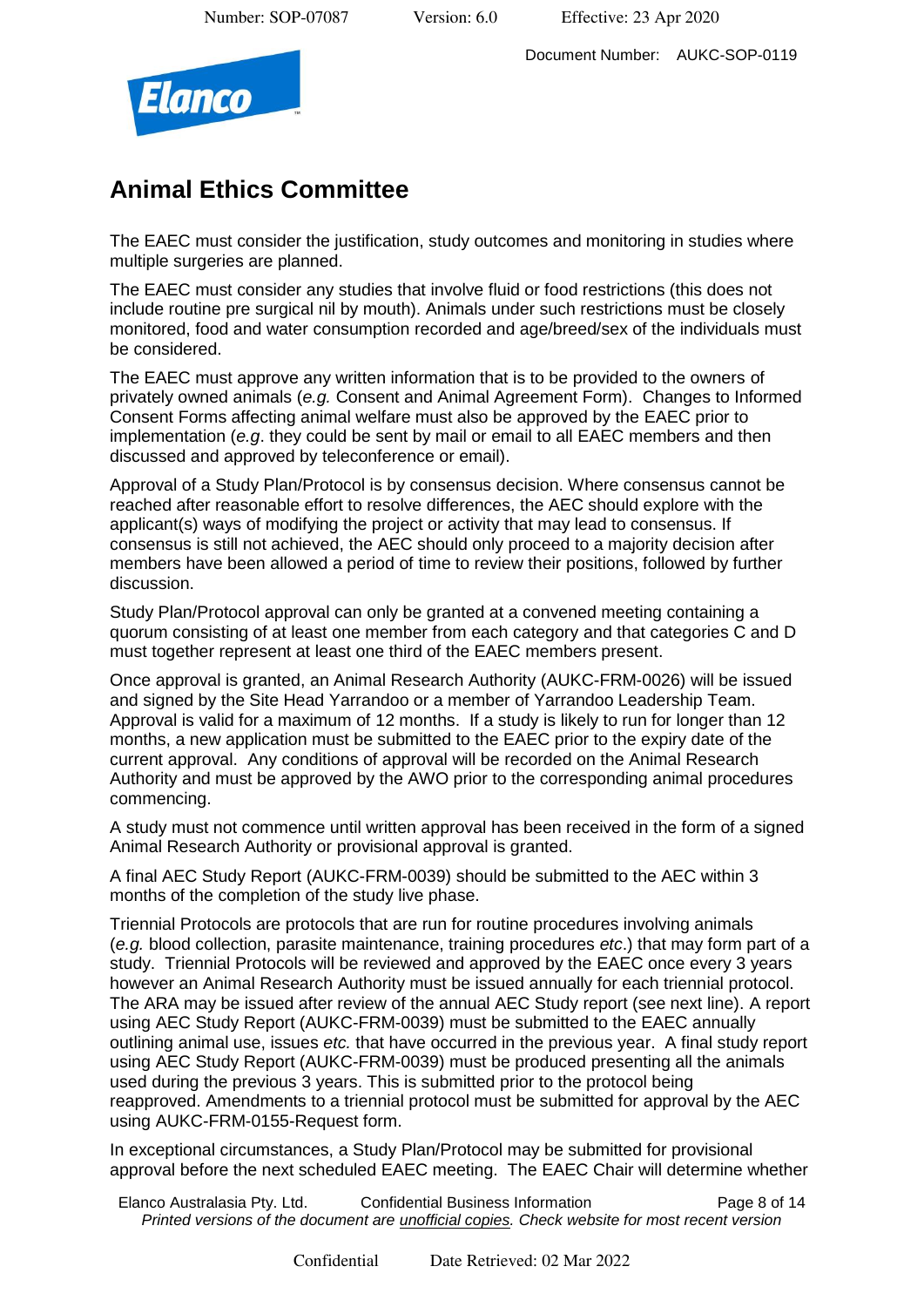Document Number: AUKC-SOP-0119



## **Animal Ethics Committee**

this is justified on a case-by-case basis. The rationale for interim approval should be given to the EAEC in each case. The Study Plan/Protocol will be sent by mail or email to all EAEC members and then discussed by teleconference. The teleconference must include a quorum of members. The decision of the quorum must be documented and endorsed at the next formal face-to-face meeting of the EAEC.

### **4.5.2. Amendments to studies**

Any amendment to a study that requires any direct involvement of animals or changes in staff must be approved by the EAEC (*i.e*. increase in numbers, change in sampling frequency *etc*.).

Amendments to planned studies prior to study initiation, where the changes are animal related, must be resubmitted to the EAEC for approval.

Amendments to approved Study Plans/Protocols must be submitted to the EAEC for approval prior to the amendment being implemented. The amendment request must be submitted using AUKC-FRM-0155 and the original Animal Research Application form with the changes highlighted. The amendment request may be handled outside of scheduled meetings by sending appropriate documentation to all EAEC members, followed up by a teleconference or confirmation of approval by email.

In some circumstances, minor amendments can be approved by the AEC Executive without direct approval from the entire EAEC. The AEC Executive must include the AEC chairperson and at least one member from Category C or D. Examples of these can include a short extension of time or a small change in starting time.

### **4.5.3. Studies conducted by third parties**

In situations where a CRO or third-party contracted personnel are used, the organization or individual must obtain approval for conduct of the study from their AEC. Any documentation submitted to the AEC for approval should outline the relevant study activities/details pertaining to the use of animals within the study. A copy of the AEC submitted documentation and any subsequent approval will be filed in the SMF. The EAEC may be used in cases where the organization or individual has no access to their own AEC.

Traceability to any documents approved must be established. The conditions for animal use listed in the final Study Plan/Protocol must be consistent with the conditions approved by the AEC.

Any Consent and/or Animal Agreement Forms that are to be provided to the animal owners should also be approved by the AEC; however, in certain instances where approval cannot be formalized (*i.e.* for privacy or legal reasons) evidence that these forms were presented and discussed by the AEC must be retained in the SMF.

### **4.6. Annual Report**

An AEC Annual Report is created at the end of each year and includes but is not limited to details of AEC meetings, projects, animal use, the 3Rs, animal facilities and compliance. The report must be sent and discussed with the site head of Yarrandoo Elanco Australasia. This report is written by the AWO or delegate.

Elanco Australasia Pty. Ltd. Confidential Business Information Page 9 of 14 *Printed versions of the document are unofficial copies. Check website for most recent version*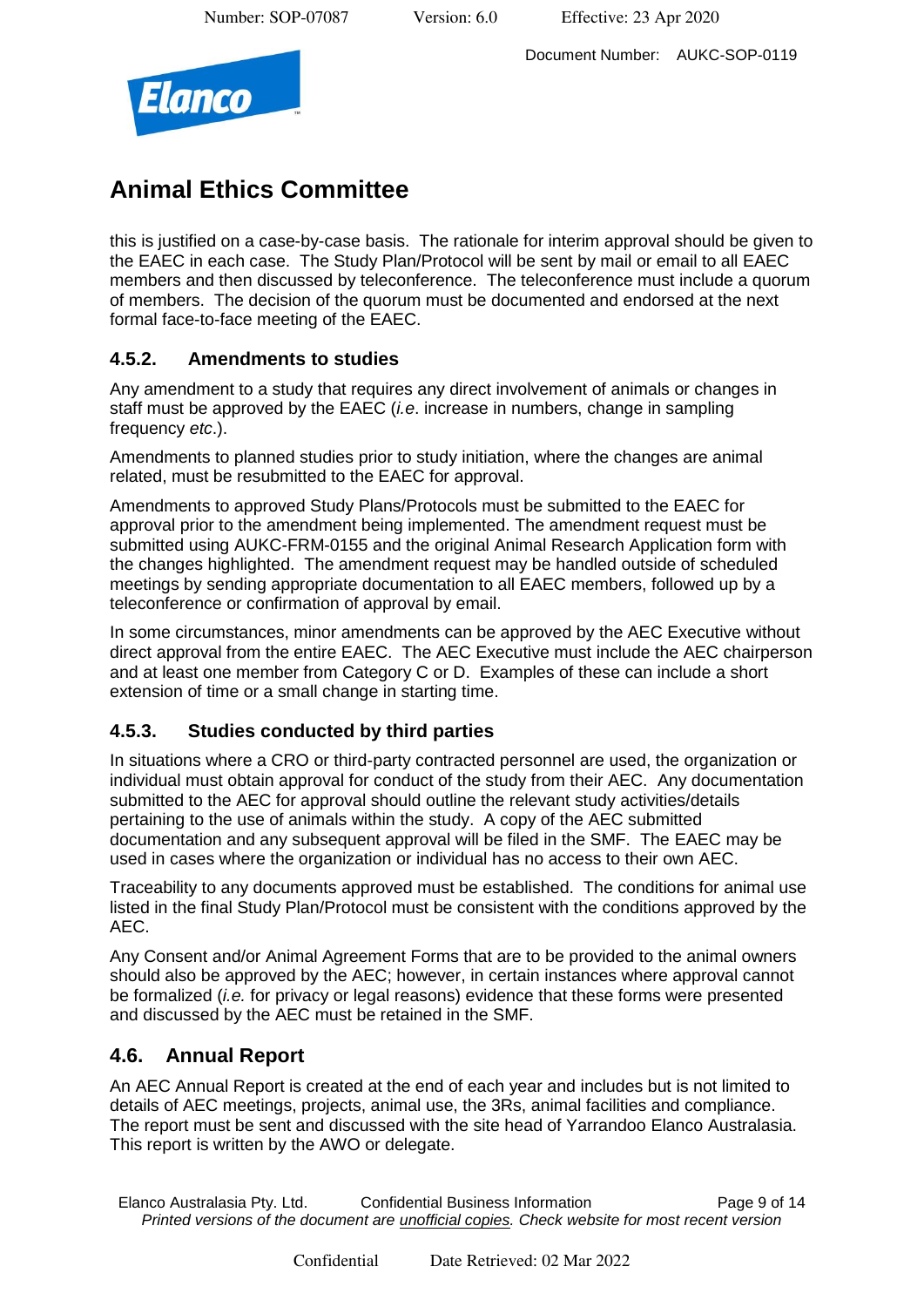Document Number: AUKC-SOP-0119



## **Animal Ethics Committee**

### **4.7. Non-Compliance**

Any member of the EAEC may raise concerns regarding activities that are considered noncompliant with the *Code*, either at an EAEC meeting or directly with the Head of Yarrandoo R & D Centre.

The Head of Yarrandoo R & D Centre or the Elanco R & D AWO will investigate and report back to the EAEC on the outcome of the investigation and any remedial action taken. The EAEC may withdraw approval for any study that involves non-compliant activities.

Post approval monitoring is to be undertaken by the AWO or suitably qualified delegate i.e. veterinarian. Any non-compliance noted by the AWO must be raised with the AEC, study personnel and site head. This monitoring can include procedures undertaken, animal observations by animal care staff and examination of housing facilities.

### **4.8. Unexpected Adverse Events**

The code describes an unexpected adverse event as 'an event that may have a negative impact on the wellbeing of animals and was not foreshadowed in the approved project or activity'. In addition, adverse events in non-study animals must be reported to the AEC. This differs from the Elanco where an adverse event is described as any observation in animals, whether or not considered to be product related, that is unfavorable and unintended that occurs after the use of any investigational veterinary product, veterinary product or placebo (off-label and on-label uses). Included are events related to suspected lack of efficacy or noxious reaction in humans after being exposed to the product. The Elanco adverse event reporting to PV is out of scope for this SOP.

Unexpected adverse events can vary in their impact on animals.

Animal attendants or study personnel must contact the AWO or delegate when an unexpected adverse event is noted.

The AWO or delegate will assess the animal and decide if immediate veterinary intervention is required. In addition, the AWO or delegate has the authority to cease study activities if animal welfare is compromised.

The AWO or delegate will promptly (usually within 24 hrs) notify the AEC (usually via email) and outline the issue and any interventions that have occurred. AUKC-FRM-0156 will be filled out by the AWO or delegate and will include details of the event and subsequent actions taken. This will be forwarded to the EAEC at the time of notification.

The EAEC will advise on future actions and launch an investigation if required.

### **4.9. Grievance Procedures**

### **4.9.1. Complaints and enquiries from the public**

Any complaint or enquiry received by Elanco Australasia about the use of animals in studies initiated by Elanco Australasia or about animals maintained at Yarrandoo R & D Centre will be handled immediately by the Head of Yarrandoo R & D Centre and/or the Business Practice Officer, depending on the first point of contact.

• The complaint will be investigated by the Head of Yarrandoo R & D Centre or delegate and remedial action taken. Depending on the type of complaint the

Elanco Australasia Pty. Ltd. Confidential Business Information Page 10 of 14 *Printed versions of the document are unofficial copies. Check website for most recent version*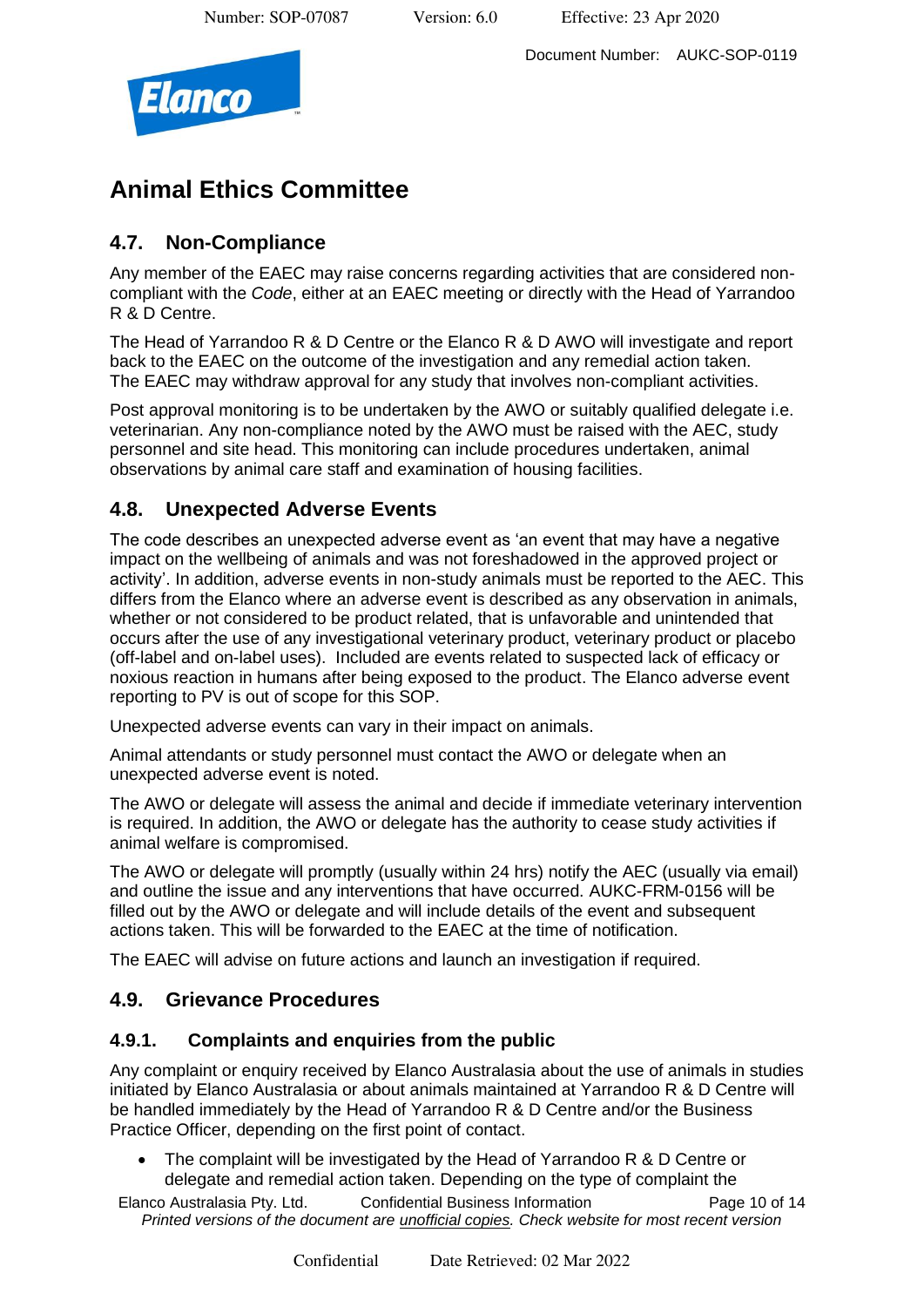Document Number: AUKC-SOP-0119



## **Animal Ethics Committee**

investigation will involve interviews, sample collection, equipment checks and facility inspections.

- The AWO must be notified immediately if the complaint is an AW issue.
- The AWO will be involved in investigations and will report both the complaint (if AW related) and remedial actions to the EAEC promptly
- Corrective measures will be reported back to the reporting staff member (if known).
- Where complaints involve animal welfare the matter must be documented and forwarded to the EAEC. Where complaints relate to activities that would require EAEC approval, the complaint is referred to the EAEC to investigate whether such activities are conducted in accordance with the EAEC approval.
- If the complaint is about an activity that is likely to adversely impact the welfare of an animal, the activity must cease immediately. The AWO or delegate will coordinate the cessation of the activity.
- Elanco has a strong policy on protecting whistleblowers

### **4.9.2. Complaints/code noncompliance by staff**

Staff are encouraged to constantly observe, consider and propose improvements to the methods of handling, husbandry and research procedures involving animals at Yarrandoo R & D Centre. All staff members are also encouraged to report any incident or practice which they consider to be inappropriate to the welfare and well-being of animals at Yarrandoo R & D Centre.

- It is the responsibility of all staff to bring any matters of concern to the attention of the Elanco R & D AWO, Investigators/Study Directors, the site veterinarian or the Head of Animal Management and Facilities.
- Complaints can be reported to staff line managers, the AWO or delegate or the site head directly. Anonymous complaints can be made by accessing the Elanco internal web page and 'Report a Concern'
- The complaint will be investigated by the Head of Yarrandoo R & D Centre or delegate and remedial action taken. Depending on the type of complaint the investigation will involve interviews, sample collection, equipment checks and facility inspections.
- The AWO must be notified immediately if the complaint is an AW issue.
- The AWO will be involved in investigations and will report both the complaint (if AW related) and remedial actions to the EAEC promptly
- Corrective measures will be reported back to the reporting staff member (if known).
- Where complaints involve animal welfare the matter must be documented and forwarded to the EAEC. Where complaints relate to activities that would require EAEC approval, the complaint is referred to the EAEC to investigate whether such activities are conducted in accordance with the EAEC approval.

Elanco Australasia Pty. Ltd. Confidential Business Information Page 11 of 14 *Printed versions of the document are unofficial copies. Check website for most recent version*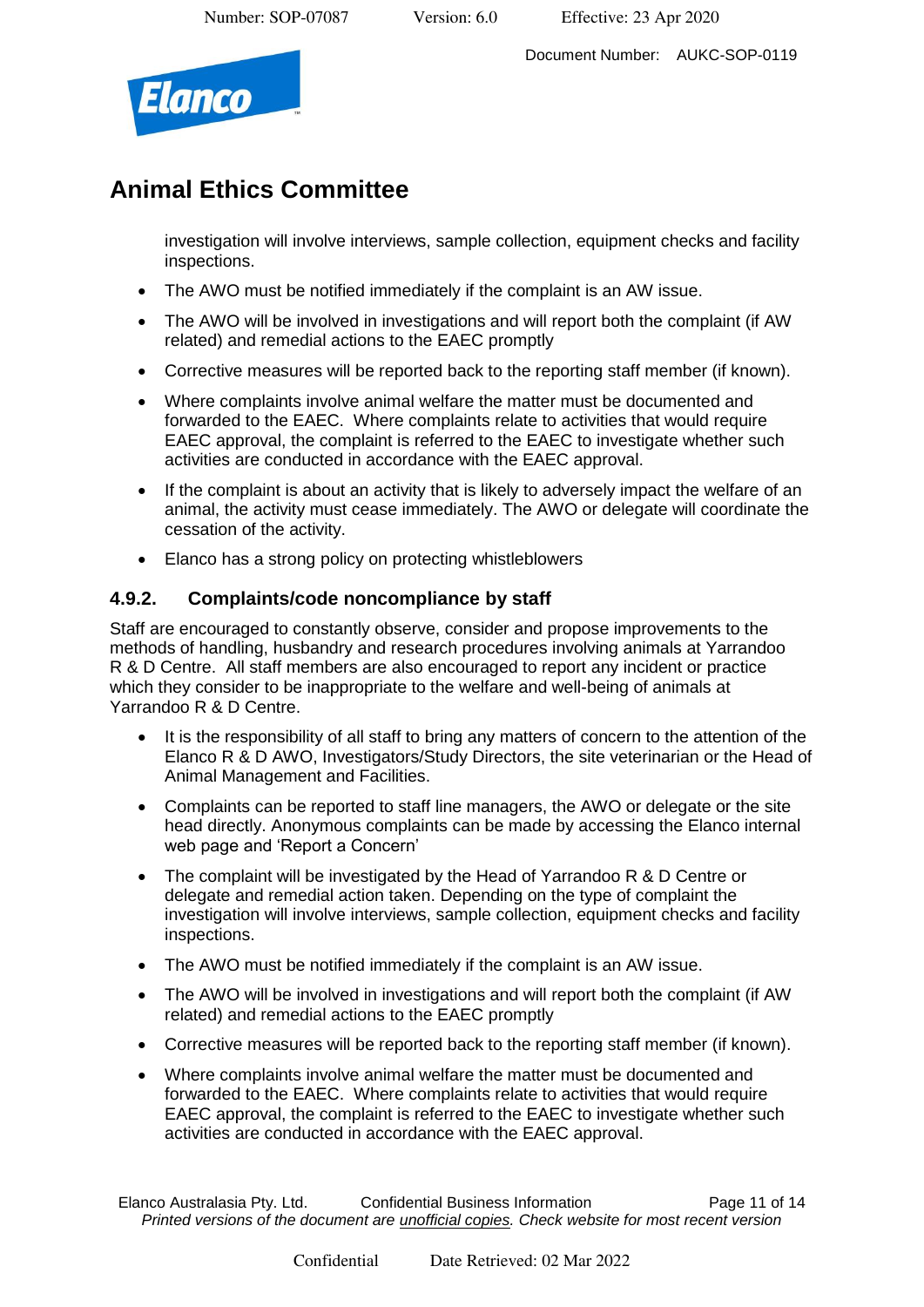Document Number: AUKC-SOP-0119



## **Animal Ethics Committee**

- If the complaint is about an activity that is likely to adversely impact the welfare of an animal, the activity must cease immediately. The AWO or delegate will coordinate the cessation of the activity.
- Elanco has a strong policy on protecting whistleblowers

### **4.9.3. Serious disagreements between members of the EAEC**

The basic premise of the operation of the EAEC is consensus decision, whilst striving to reach unanimity.

In the event of any EAEC member being dissatisfied with a decision, that person should feel at liberty to contact the Country Head, Elanco Australasia and subsequently, if still dissatisfied, to contact the NSW Animal Research Review Panel, and/or the Animal Welfare Unit, NSW Department of Primary Industries.

#### **4.9.4. Serious differences between the EAEC and an Investigator/Study Director**

In the event of the EAEC being unable to reach an agreement with an Investigator/Study Director, the matter must be referred by the Head of Yarrandoo R & D Centre to the Country Head of Elanco Australasia for review of the due process.

After such review, the EAEC may need to review its process in reaching the decision regarding the study application and re-evaluate its decision in light of the reviewed process. The ultimate decision regarding the ethical acceptability of an activity lies with the EAEC and must not be overridden.

## **5. Health, Safety and Environment**

From time to time, some or all of the EAEC members conduct site inspections or visit a specific area of the animal housing. In order to comply with the Yarrandoo biosecurity conditions, the following general requirements should be followed:

- Entry to animal housing and treatment facilities should be kept to a minimum.
- Fully enclosed, clean footwear must be worn by all visitors.
- Animals are not to be handled by EAEC members at any time during an inspection.
- Demarcation of designated PPE areas must be observed at all times for reasons of HSE and biosafety. Visitors will be accompanied and supervised at all times by a member of staff who is responsible for the supply and disposal of relevant PPE needed to enter designated areas.
- Known allergies and contact with potentially infectious conditions in humans and animals must be disclosed to the supervising member of staff prior to entering any animal facility.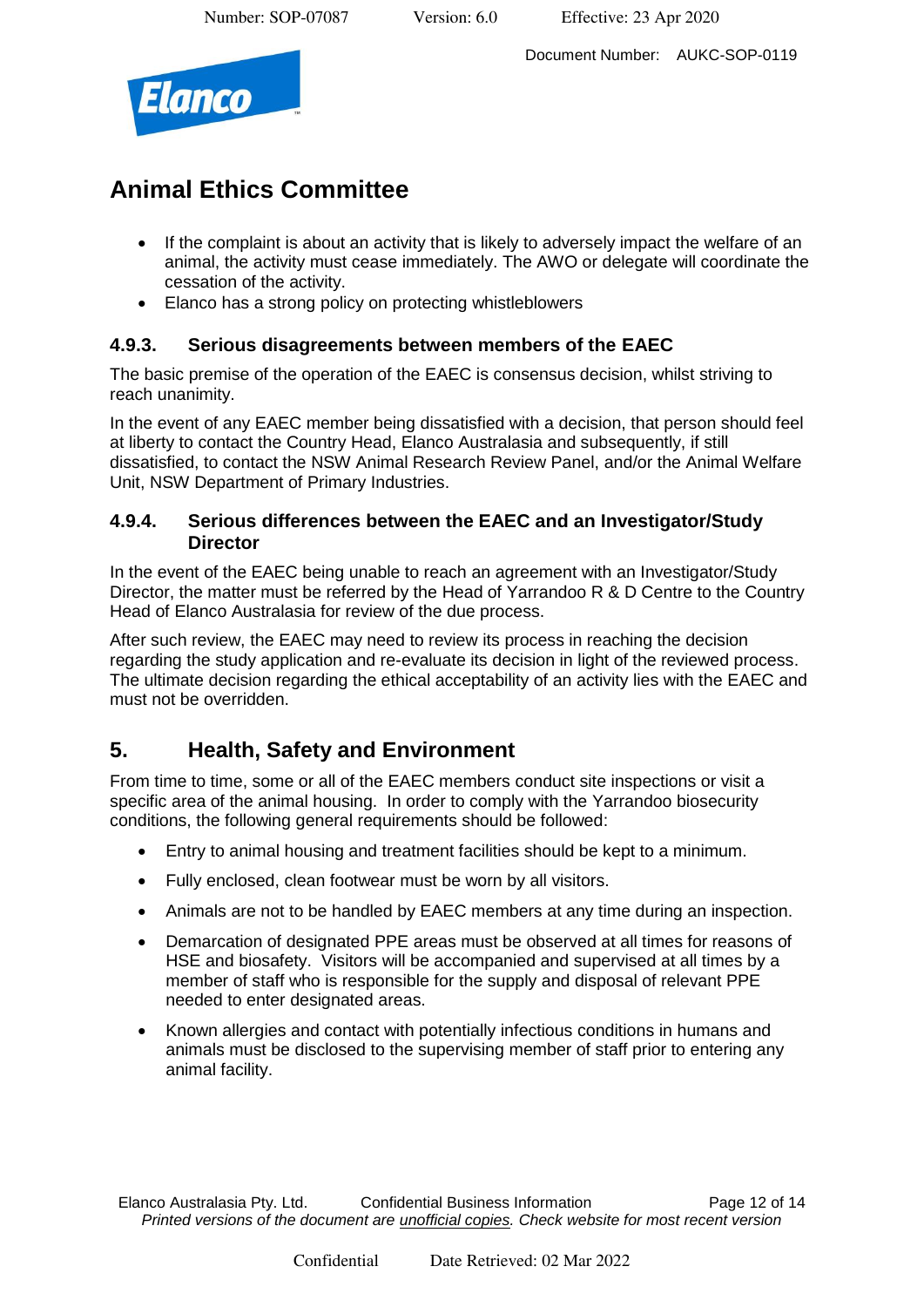

Document Number: AUKC-SOP-0119

# **Animal Ethics Committee**

| <b>Definitions &amp; Abbreviations</b><br>6. |                                                                                             |
|----------------------------------------------|---------------------------------------------------------------------------------------------|
| Term                                         | <b>Definition</b>                                                                           |
| AEC                                          | <b>Animal Ethics Committee</b>                                                              |
| <b>ARRP</b>                                  | <b>Animal Research Review Panel</b>                                                         |
| <b>AWO</b>                                   | <b>Animal Welfare Officer</b>                                                               |
| Code                                         | Australian code for the care and use of animals for<br>scientific purposes 8th Edition 2013 |
| <b>CRF</b>                                   | Case Report Form                                                                            |
| <b>CRO</b>                                   | <b>Contract Research Organization</b>                                                       |
| <b>EAEC</b>                                  | <b>Elanco Animal Ethics Committee</b>                                                       |
| EAH                                          | <b>Elanco Animal Health</b>                                                                 |
| <b>HSE</b>                                   | Health Safety and the Environment                                                           |
| <b>NSW</b>                                   | <b>New South Wales</b>                                                                      |
| <b>PPE</b>                                   | <b>Personal Protective Equipment</b>                                                        |
| QA                                           | <b>Quality Assurance</b>                                                                    |
| <b>R &amp; D</b>                             | <b>Research and Development</b>                                                             |
| <b>SMF</b>                                   | <b>Study Master File</b>                                                                    |
| <b>SOP</b>                                   | <b>Standard Operating Procedure</b>                                                         |
| 3Rs                                          | Replacement, Reduction, Refinement                                                          |

## **7. Regulatory Basis and Reference Documents**

- Corporate Guidelines and Policies
- OECD Principles of Good Laboratory Practice
- International Cooperation on Harmonisation of Technical Requirements for Registration of Veterinary Medicinal Products (VICH) Guideline Series
- Australian Code for the Care and Use of Animals for Scientific Purposes  $8<sup>th</sup>$  Edition 2013
- Animal Research Regulation 2010
- Animal Research Act 1985.